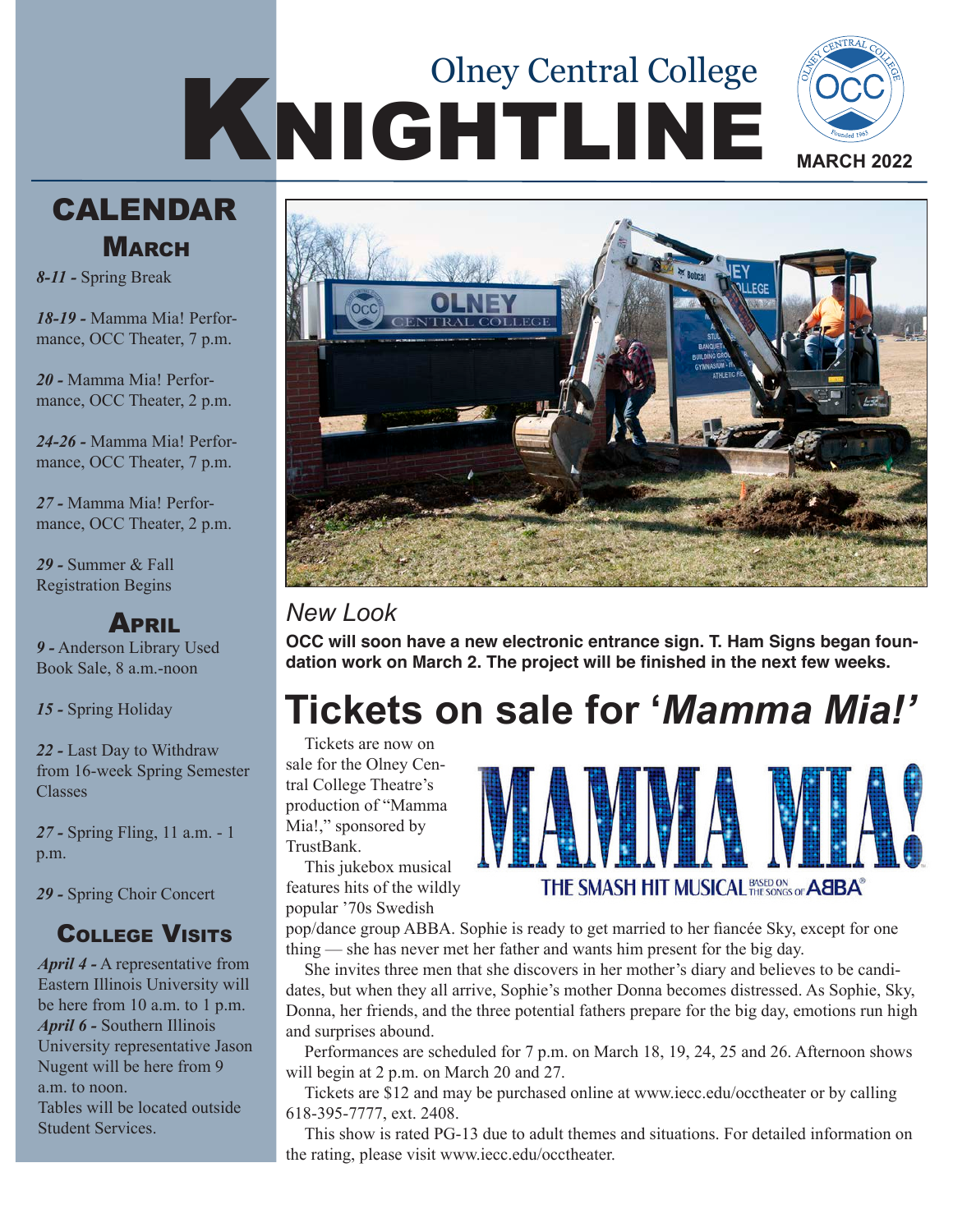#### **Sports Schedule**

#### **Baseball**

**March 10 —** OCC vs. Lincoln Trail, 3 p.m. at home **March 12 —** OCC at Lincoln Trail, noon & 3 p.m. **March 14 —** OCC at Millikin, 2 & 4 p.m. **March 17 —** OCC at John A. Logan, 3 p.m. **March 19 —** OCC vs. John A. Logan, noon & 3 p.m. at home **March 22 —** OCC vs. Danville Area, 2 p.m. at home **March 24 —** OCC vs. Shawnee, 3 p.m. at home **March 26 —** OCC at Shawnee, noon & 3 p.m. **March 29 —** OCC vs. Lake Land, 2 p.m. at home **March 30 —** OCC vs. Vincennes, 2

p.m. at home

**Softball March 8 —** OCC vs. Rochester University, Myrtle Beach, 8:30 a.m. **March 8 —** OCC vs. Hagerstown Community College, Myrtle Beach, 10:30 a.m. **March 9 —** OCC vs. USC Sumter, Myrtle Beach, 10:30 a.m. **March 9 —** OCC vs. William Peace University, Myrtle Beach, 4:30 p.m. **March 12 —** OCC vs. Shawnee, noon & 2 p.m. at home **March 14 —** OCC vs. Southwestern Illinois,  $2 \& 4 \text{ p.m.}$  at home **March 17 — OCC** at Wabash Valley,  $2 & 4 p.m.$ **March 19 —** OCC vs. John A. Logan, noon  $& 2 p.m.$  at home **March 22 —** OCC at Rend Lake, 2 & 4 p.m. **March 24 —** OCC vs. Frontier, 2 & 4 p.m. at home **March 26 —** OCC at Lake Land, noon & 2 p.m. **March 31 —** OCC vs. Kaskaskia, 2 & 4 p.m. at home **April 2 —** OCC vs. Lincoln Trail, noon & 2 p.m. at home



*Sophomore Night*

**OCC Blue Knights Dillon Harrison, Joseph Dalton and CE Talton were honored during Sophomore Night on Feb. 26. The three were recognized prior to the men's basketball game against Lewis and Clark Community College.**

## **RiverWatch Network Citizen Scientist Training Workshop to be held April 2**

Protect Illinois waterways by becoming a RiverWatch Citizen Scientist.

The National Great Rivers Research and Education Center will host an Illinois RiverWatch Network Training Workshop from 9 a.m. to 4 p.m. on Saturday, April 2 at OCC.

The Illinois RiverWatch Network is a statewide, non-profit, volunteer stream monitoring program. Upon completing the workshop, volunteers adopt a stream site and examine indicators of water quality such as stream habitat and the diversity of species.

Citizen scientists play an important role in helping to identify potentially degraded waters and areas that may need greater protection.

OCC Assistant Professor of Life Sciences



**Sarah Bergbower**

Sarah Bergbower completed citizen scientist training last spring. She participates in annual sampling and data collection from Big Creek Woods Memorial, an Illinois Department of Natural Resources nature preserve owned by the Illinois Eastern Community Colleges Board of Trustees.

Registration for the workshop is \$50 for adults. Children 17 and younger may attend, but must be accompanied by a parent or guardian who is registered for the workshop. Access the link to register at www.iecc.edu/occ/ riverwatch22.

For more information contact Hannah Griffis at 618-468-2784 or email hgriffis@lc.edu.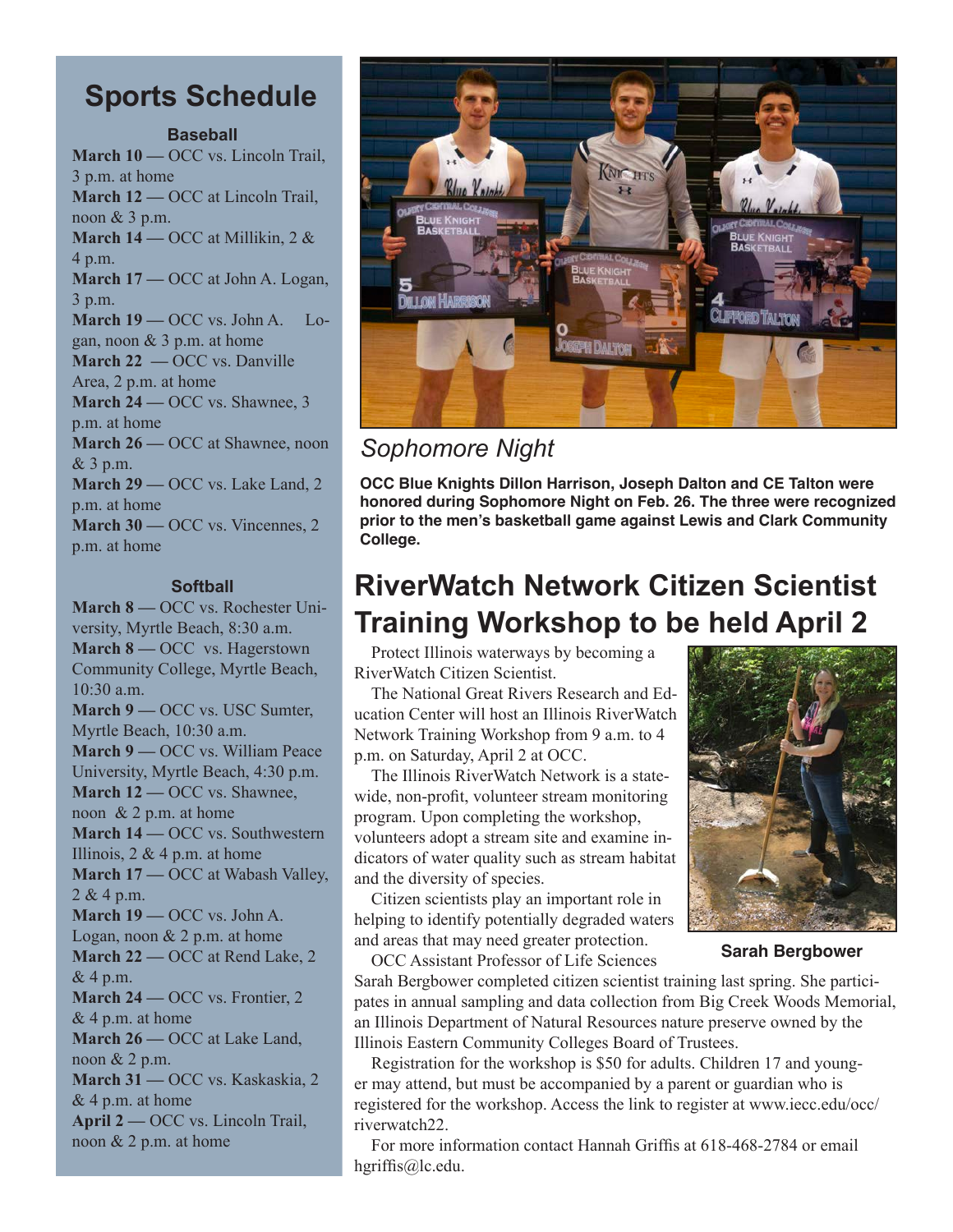## **Anderson Library used book sale April 9**

OCC's Anderson Library will host a used book sale from 8 a.m. to noon on Saturday, April 9.

The public is invited to attend the sale which will feature a variety of genres and authors. Other libraries have even donated items for the event.

Director of Instructional Support Services Chad Groves said he and Library Assistant Kaitlyn Weger have been looking for ways to strengthen ties with the community and invite area residents to visit the facility. The idea for the sale emerged from those conversations.

"Kaitlyn and I both always look forward to public library book sales and we thought, 'Why can't we do something like that here?'" Groves said. "The response has been great. We've already received 12 to 13 boxes of books with more promised."

Donations are still being accepted. Books can be dropped off between 7:30 a.m. and 4:30 p.m. Monday through Friday at the Library front desk.

The last day to drop off donations will be Friday, April 8.



**Anderson Library Assistant Kaitlyn Weger and Director of Instructional Support Services Chad Groves prepare to unload some of the books that have been donated for the upcoming sale.** 



#### *Kocher signs with Barclay College*

**Lady Knight Melissa Kocher, of Clearwater, Fla., will continue her basketball career after signing with Barclay College in Haviland, Kan. She will play for Coach Scott Post as a member of the Lady Bears. Kocher is pictured with OCC Women's Basketball Head Coach Clint Burris and Assistant Coach Perry Michael.**

## **Conference to explore JFK, MLK assassinations**

Some of the nation's foremost experts on the assassinations of John F. Kennedy and Martin Luther King Jr. will gather April 8-9 for a conference at Olney Central College.

Political Assassinations of the 1960s: New Revelations in the Murders of JFK and MLK will explore, in an academic setting, the deaths of these iconic leaders focusing on new details, which have emerged with the release of previously withheld documents.

The in-person event is free and open to the public.

Those unable to attend can join via Zoom. The link may be accessed and purchased through www.projectjfk. com. The cost is \$40.